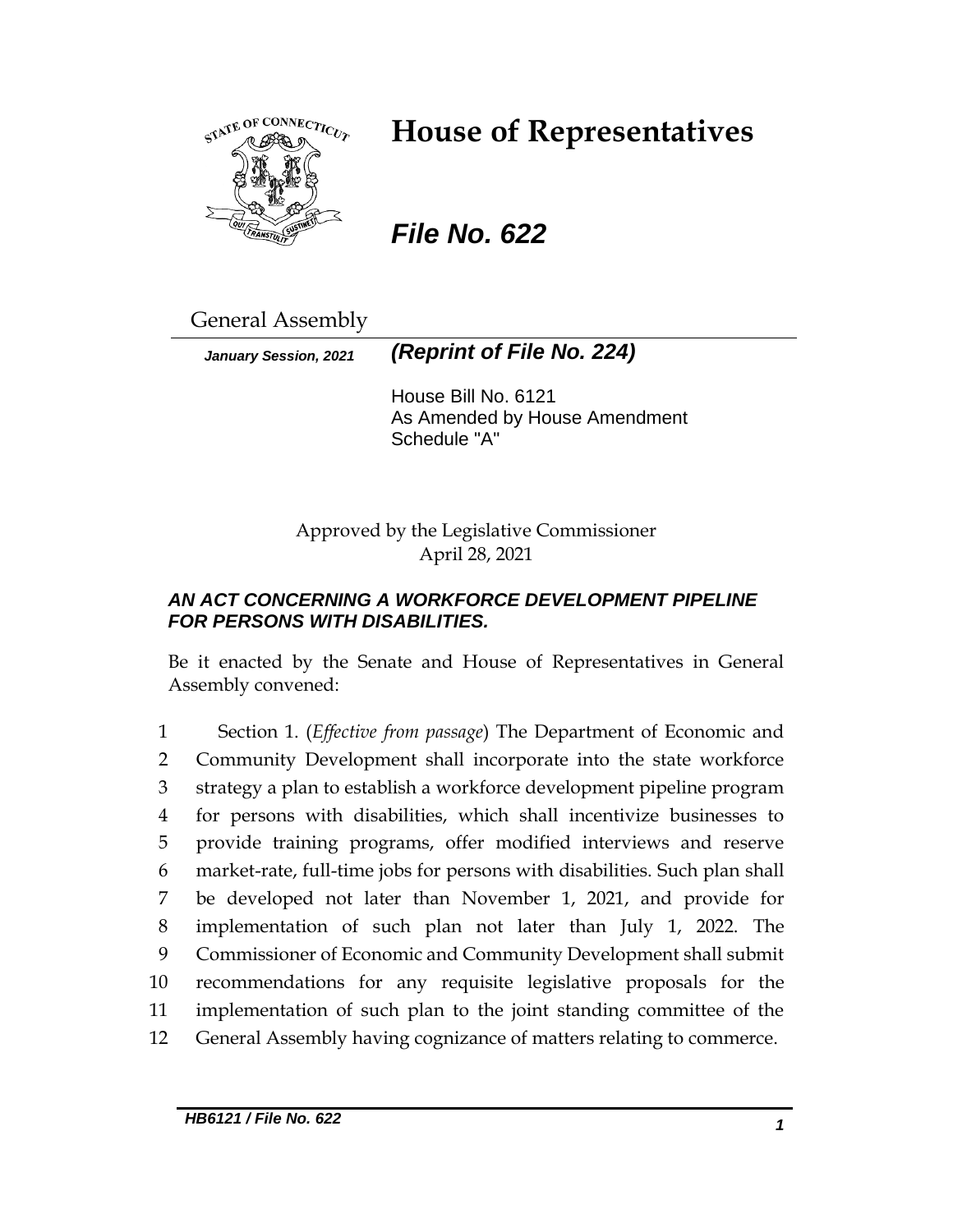This act shall take effect as follows and shall amend the following sections:

|  | Section 1<br>trom nassage | ew section |
|--|---------------------------|------------|
|--|---------------------------|------------|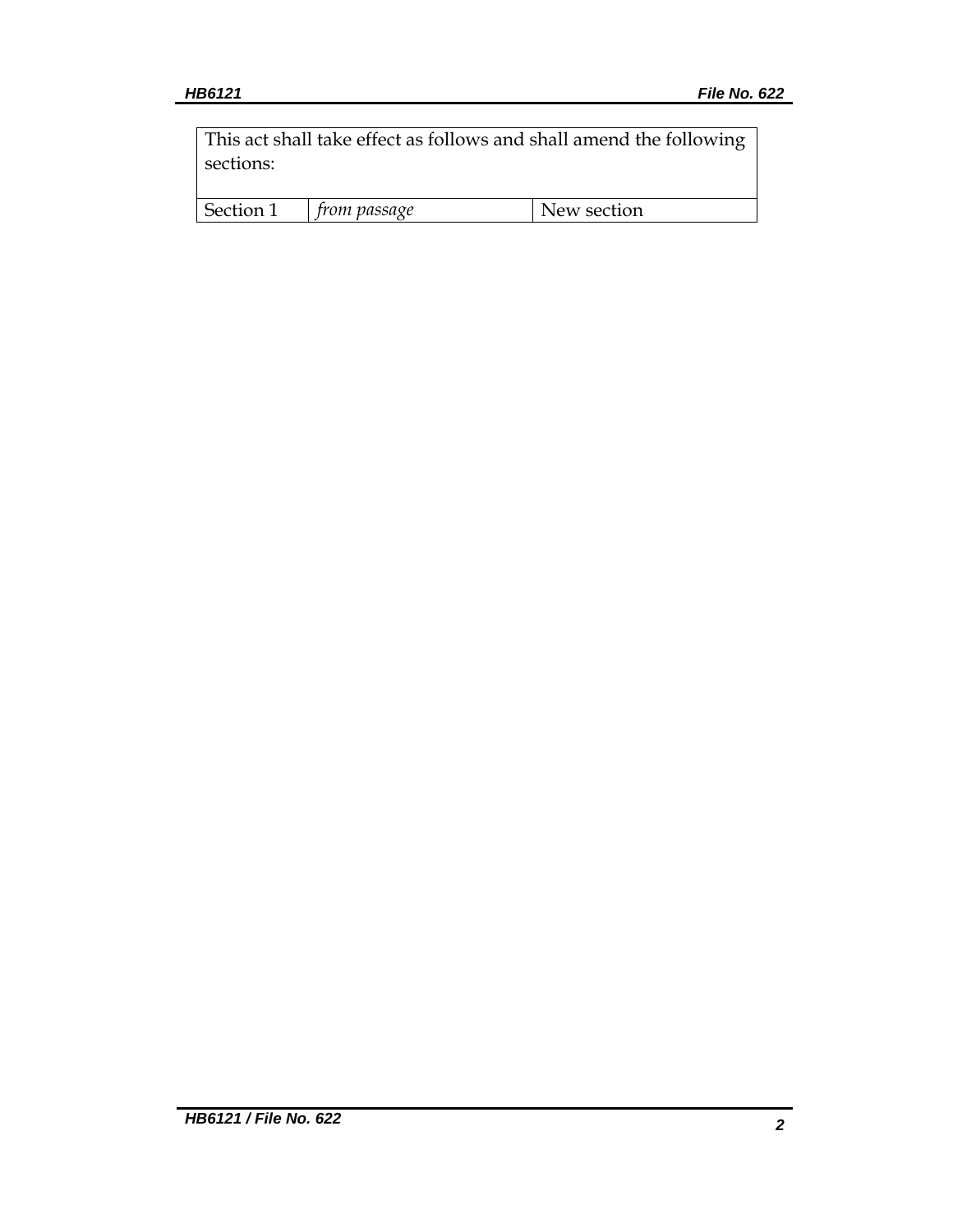*The following Fiscal Impact Statement and Bill Analysis are prepared for the benefit of the members of the General Assembly, solely for purposes of information, summarization and explanation and do not represent the intent of the General Assembly or either chamber thereof for any purpose. In general,*  fiscal impacts are based upon a variety of informational sources, including the analyst's professional *knowledge. Whenever applicable, agency data is consulted as part of the analysis, however final products do not necessarily reflect an assessment from any specific department.*

### *OFA Fiscal Note*

*State Impact:* None

*Municipal Impact:* None

#### *Explanation*

It is anticipated that the Department of Economic and Community Development can carry out the planning required by the bill without requiring additional resources.

House Amendment "A" clarified that such planning must be incorporated into the state workforce strategy and altered the timeline of planning under the bill, which has no fiscal impact.

#### *The Out Years*

There is no fiscal impact in the outyears.